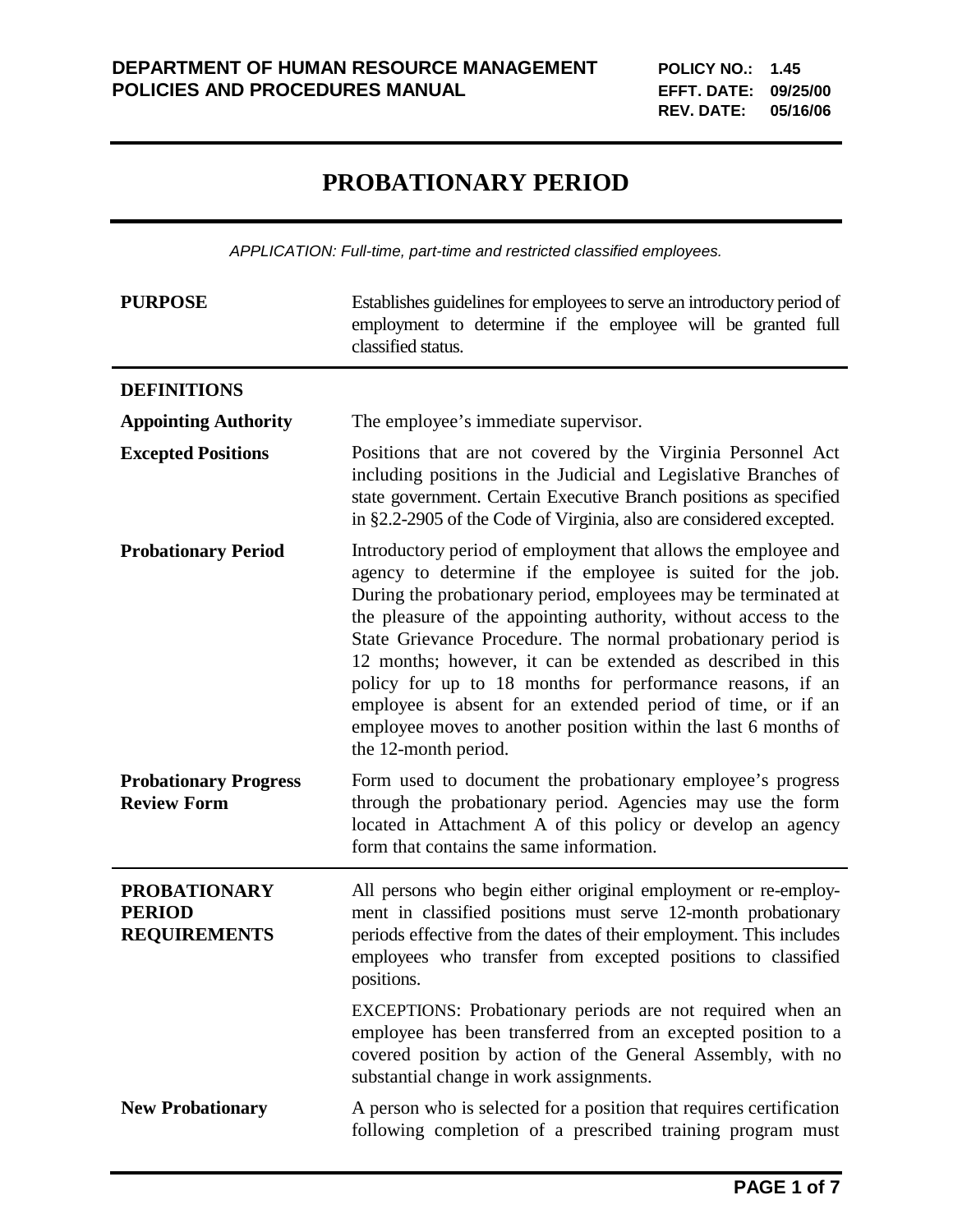| <b>PROBATIONARY PERIOD</b>                               | <b>POLICY NO.:</b><br>1.45<br><b>EFFT. DATE:</b><br>09/25/00<br>05/16/06<br><b>REV. DATE:</b>                                                                                                                                                                                                                                                                                                                                                                                                                                                                    |
|----------------------------------------------------------|------------------------------------------------------------------------------------------------------------------------------------------------------------------------------------------------------------------------------------------------------------------------------------------------------------------------------------------------------------------------------------------------------------------------------------------------------------------------------------------------------------------------------------------------------------------|
| <b>Period Required</b>                                   | complete a new probationary period. Agencies should identify<br>positions having such requirements in their Agency Salary<br><b>Administration Plans.</b>                                                                                                                                                                                                                                                                                                                                                                                                        |
| <b>Notification Of New</b><br><b>Probationary Period</b> | Recruitment announcements for positions that require new<br>probationary periods must include this requirement. Offer letters<br>or other written employment notification also must include<br>information about the additional probationary requirement, as<br>appropriate.                                                                                                                                                                                                                                                                                     |
|                                                          | An employee who is promoted within the same agency to a<br>higher position that requires serving another probationary period<br>shall be offered to be returned to his/her previous position or an<br>equivalent vacancy if the probationary period is not completed<br>for any reason other than misconduct Code of Virginia §2.2-<br>2812.                                                                                                                                                                                                                     |
|                                                          | Agencies also may provide such consideration to employees who<br>voluntarily transfer to positions requiring new probation periods.                                                                                                                                                                                                                                                                                                                                                                                                                              |
| <b>EXTENDED</b><br><b>PROBATIONARY</b><br><b>PERIOD</b>  |                                                                                                                                                                                                                                                                                                                                                                                                                                                                                                                                                                  |
| <b>Performance Reasons</b>                               | Probationary periods may be extended for up to 6 additional<br>months for performance reasons. The reasons for the extensions<br>must be documented on a Probationary Progress Review form<br>(see Attachment A) or an alternate form designed by the agency.<br>Reviewers must approve extensions of the probationary period<br>for performance reasons.                                                                                                                                                                                                        |
|                                                          | Documentation used by the agency to support extending the<br>probationary period must provide information to the employee<br>about the performance deficiencies, expected level of performance<br>and the period for which the probationary period is extended.                                                                                                                                                                                                                                                                                                  |
| Leave                                                    | Probationary periods must be extended when probationary<br>employees are on any leave with or without pay, including<br>Workers' Compensation, Family Medical Leave, Military leave<br>with or without pay, or on VSDP (Virginia Sickness and<br>Disability Program) short-term disability (STD) leave or long-<br>term disability (LTD)-working status for more than 14<br>consecutive calendar days. Also included are periods of short-<br>term disability where the employee is working in an "active<br>employment" status with restrictions/modifications. |
|                                                          | Extensions include the first 14 days of absence, as well as those<br>days in excess of 14, up to the return to work date.                                                                                                                                                                                                                                                                                                                                                                                                                                        |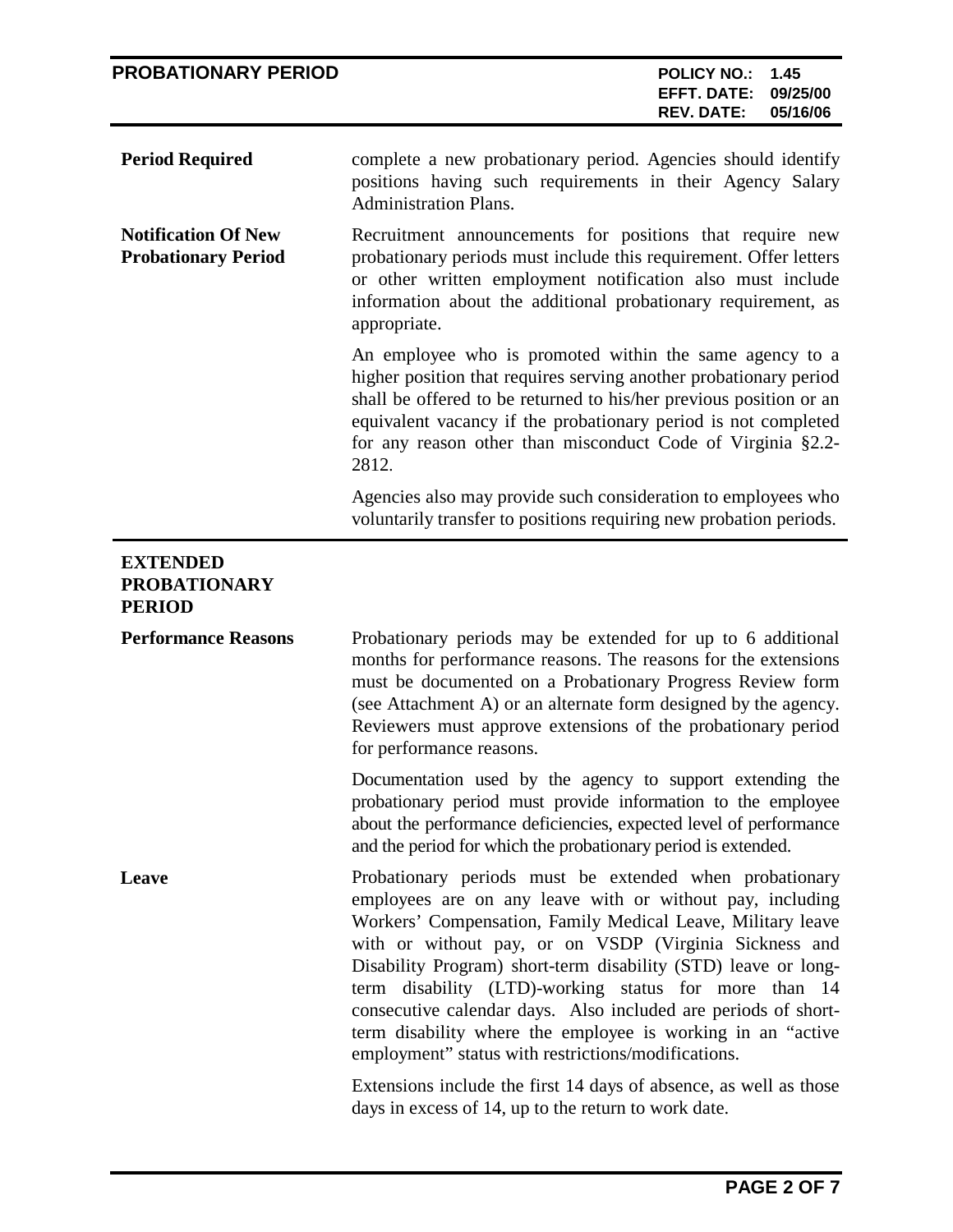| <b>PROBATIONARY PERIOD</b>                              |                                                                                                                                                                                                                                                                                                                                                                                                                                                                                   | <b>POLICY NO.:</b><br><b>EFFT. DATE:</b><br><b>REV. DATE:</b> | 1.45<br>09/25/00<br>05/16/06 |
|---------------------------------------------------------|-----------------------------------------------------------------------------------------------------------------------------------------------------------------------------------------------------------------------------------------------------------------------------------------------------------------------------------------------------------------------------------------------------------------------------------------------------------------------------------|---------------------------------------------------------------|------------------------------|
| <b>Change Of Position</b><br><b>During Probation</b>    |                                                                                                                                                                                                                                                                                                                                                                                                                                                                                   |                                                               |                              |
| <b>First Six Months</b>                                 | When a probationary employee moves to a different position<br>during the first 6 months of the probationary period, the<br>remainder of the 12-month requirement must be completed.<br>(However, the probationary period also may be extended for<br>performance or leave reasons as described above.)                                                                                                                                                                            |                                                               |                              |
| Second 6 Months                                         | If an employee moves to a new position during the last 6 months<br>of his/her probationary period, the employee's probationary<br>period may remain as the original 12 months or may be extended<br>so that the new supervisor has the benefit of the full 12-month<br>probationary period. However, the total time served in<br>probationary status may not exceed 18 months (excluding any<br>periods of leave that exceed 14 consecutive calendar days as<br>described above). |                                                               |                              |
| <b>Limit On Extension</b>                               | The total probationary period may not exceed 18 months,<br>excluding periods of leave with or without pay as described<br>above.                                                                                                                                                                                                                                                                                                                                                  |                                                               |                              |
| <b>Notice Of Extension</b>                              | Employees must be notified in writing if their probationary<br>periods will be extended for performance reasons or due to<br>leave.                                                                                                                                                                                                                                                                                                                                               |                                                               |                              |
| <b>PERFORMANCE</b><br><b>EXPECTATIONS</b>               |                                                                                                                                                                                                                                                                                                                                                                                                                                                                                   |                                                               |                              |
| <b>Establishing</b><br><b>Expectations</b>              | The supervisor should establish performance expectations for<br>each new employee. This plan should be established within the<br>first 30 days of employment. (See Policy 1.40, Performance<br>Planning and Evaluation.)                                                                                                                                                                                                                                                          |                                                               |                              |
| <b>Performance Feedback</b><br><b>And Documentation</b> | It is strongly recommended that supervisors provide feedback to<br>or evaluate new employees' performance frequently during the<br>probationary period. An interim Probationary Review Form (or<br>agency form) may be completed at any time during the<br>probationary period to document the employee's progress or to<br>provide feedback to the employee. Any forms used for this<br>purpose should be clearly marked as interim evaluations.                                 |                                                               |                              |
|                                                         | Documentation of an employee's progress during the probationary<br>period, such as memoranda or interim evaluations, should be kept<br>in a confidential supervisor's file separate from an employee's<br>official personnel file. Employees should be provided copies of<br>interim evaluations and they are permitted to access any other<br>documentation of their work performance.                                                                                           |                                                               |                              |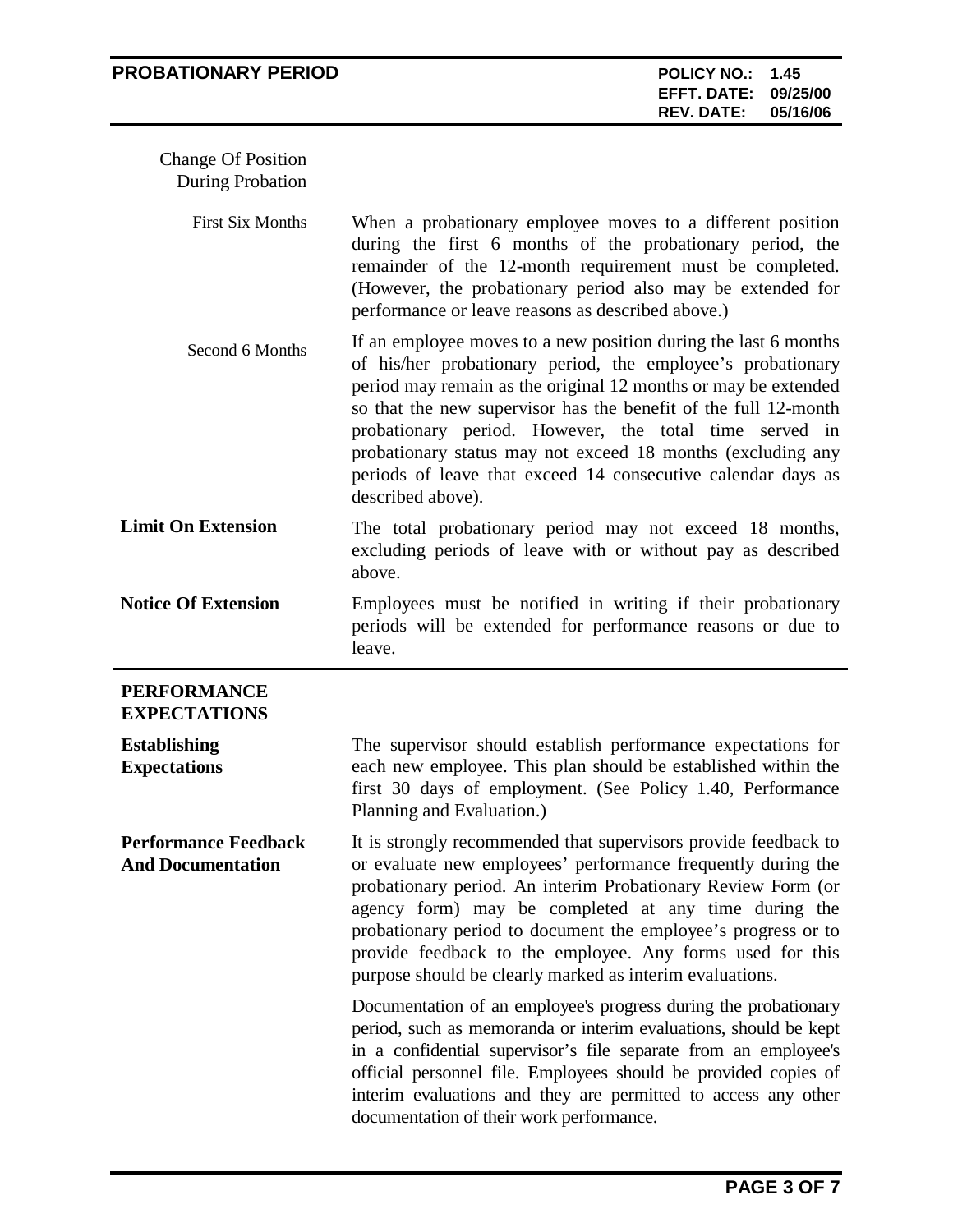## **PROBATIONARY PERIOD POLICY NO.: 1.45**

## **PROBATIONARY PROGRESS REVIEWS**

| <b>6 Months</b>                          | The supervisor should meet with the probationary employee at 6<br>months to advise the employee of his or her progress toward<br>meeting established performance plans. The supervisor should<br>review with the employee:                                                                                                                                                                                                                                                                                                                                                                                                     |
|------------------------------------------|--------------------------------------------------------------------------------------------------------------------------------------------------------------------------------------------------------------------------------------------------------------------------------------------------------------------------------------------------------------------------------------------------------------------------------------------------------------------------------------------------------------------------------------------------------------------------------------------------------------------------------|
|                                          | the performance plan that was discussed at the beginning of<br>employment (see Policy 1.40, Performance Planning and<br>Evaluation); and                                                                                                                                                                                                                                                                                                                                                                                                                                                                                       |
|                                          | a Probationary Progress Review form (or agency form),<br>which the supervisor has completed based on the employee's<br>performance to date. (A rating of "Contributor" indicates<br>satisfactory performance.)                                                                                                                                                                                                                                                                                                                                                                                                                 |
|                                          | NOTE: Decline in performance or unsatisfactory performance<br>following a satisfactory 6 month performance review, or at any<br>time during the probationary period, may be a basis for<br>termination.                                                                                                                                                                                                                                                                                                                                                                                                                        |
| <b>End Of Probation</b>                  | The supervisor should meet with the probationary employee<br>approximately 3 weeks prior to the completion of his or her<br>probationary period and provide a progress review. The<br>Probationary Progress Review (or agency) form is to be used for<br>this formal progress review. However, agencies may choose to<br>use the Employee Work Profile (or agency form) to evaluate the<br>performance of employees who are at or near the end of their<br>probationary period. (See section entitled "Performance<br>Increases During the Probationary Period below and Policy 1.40,<br>Performance Planning and Evaluation.) |
| <b>Record Retention</b>                  | The Probationary Progress Review (or agency) forms completed<br>at 6 months and at the end of the probationary period are official<br>forms that must be kept in the employee's personnel file. Interim<br>Probationary Review Forms are maintained in the supervisor's<br>file. These forms should be retained at least until completion of<br>the review at the end of the probationary period.                                                                                                                                                                                                                              |
| <b>COMPLETION OF</b><br><b>PROBATION</b> | The supervisor should notify the employee in writing when the<br>12-month probationary period has been completed satisfactorily.<br>If a probationary employee works beyond a 12-month period<br>without being notified $(1)$ of satisfactory completion or $(2)$ that<br>the probationary period was extended, the employee will be<br>regarded as having successfully completed the probationary                                                                                                                                                                                                                             |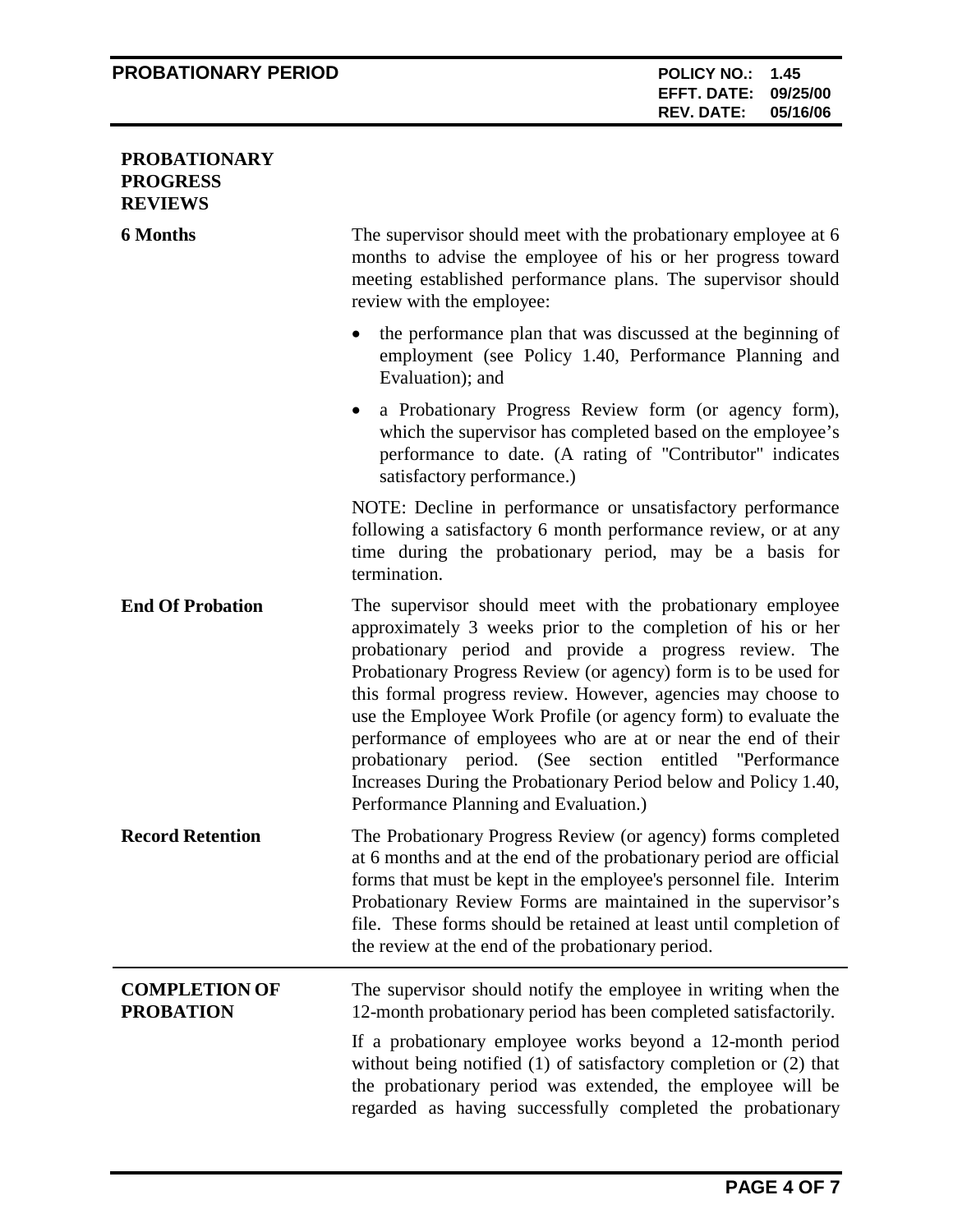## **PROBATIONARY PERIOD POLICY NO.: 1.45**

|                                                                | requirement.                                                                                                                                                                                                                                                                                                                                                                                                                                                                                     |
|----------------------------------------------------------------|--------------------------------------------------------------------------------------------------------------------------------------------------------------------------------------------------------------------------------------------------------------------------------------------------------------------------------------------------------------------------------------------------------------------------------------------------------------------------------------------------|
| <b>Continued</b><br><b>Employment Not</b><br><b>Guaranteed</b> | Satisfactory completion of the probationary period entitles the<br>employee to certain rights as set forth in the policies in this<br>manual; however, it does not guarantee the employee continued,<br>permanent employment.                                                                                                                                                                                                                                                                    |
| <b>TERMINATION</b><br>OR DISCIPLINARY<br><b>ACTION</b>         | If the agency determines at any time during the probationary<br>period that an employee is not suited for the job, the employee<br>should be terminated or allowed to resign. Records related to<br>termination must reflect "Unsatisfactory performance during the<br>probationary period" or "Resignation."                                                                                                                                                                                    |
|                                                                | Prior to, or in lieu of, termination, probationary employees may be<br>disciplined (using Standards of Conduct, Policy 1.60, as a guide,<br>since Policy 1.60 does not apply to probationary employees).<br>Written Notice forms may not be issued when disciplining<br>probationary employees.                                                                                                                                                                                                  |
|                                                                | Notice of termination should be in writing by memorandum or<br>letter, not by a Written Notice form under the Standards of<br>Conduct Policy, No. 1.60. If notification must be made by mail,<br>it should be sent by certified or registered mail.                                                                                                                                                                                                                                              |
|                                                                | NOTE: Any employee who is promoted within the same agency<br>to a higher position that requires serving another probationary<br>period shall be offered to be returned to his/her previous position<br>or an equivalent vacancy if the probationary period is not<br>completed for any reason other than misconduct Code of<br>§2.2-2812 (B). Agencies also may provide such<br>Virginia<br>consideration to employees who voluntarily transfer to positions<br>requiring new probation periods. |
|                                                                | Probationary employees do not have access to the grievance<br>procedure.                                                                                                                                                                                                                                                                                                                                                                                                                         |
|                                                                | A probationary employee who claims that termination or other<br>disciplinary action was based on race, sex, color, national origin,<br>religion, sexual orientation, <i>gender identity</i> , age, veteran status,<br>political affiliation, <i>genetics</i> , or disability may file a discrimina-<br>tion complaint with the Office of Equal Employment Services in<br>the Department of Human Resource Management or other<br>agencies as appropriate.                                        |
|                                                                | Policy amended January, 11, 2014 per Executive Order<br><b>Number 1 (2014) Equal Opportunity.</b>                                                                                                                                                                                                                                                                                                                                                                                                |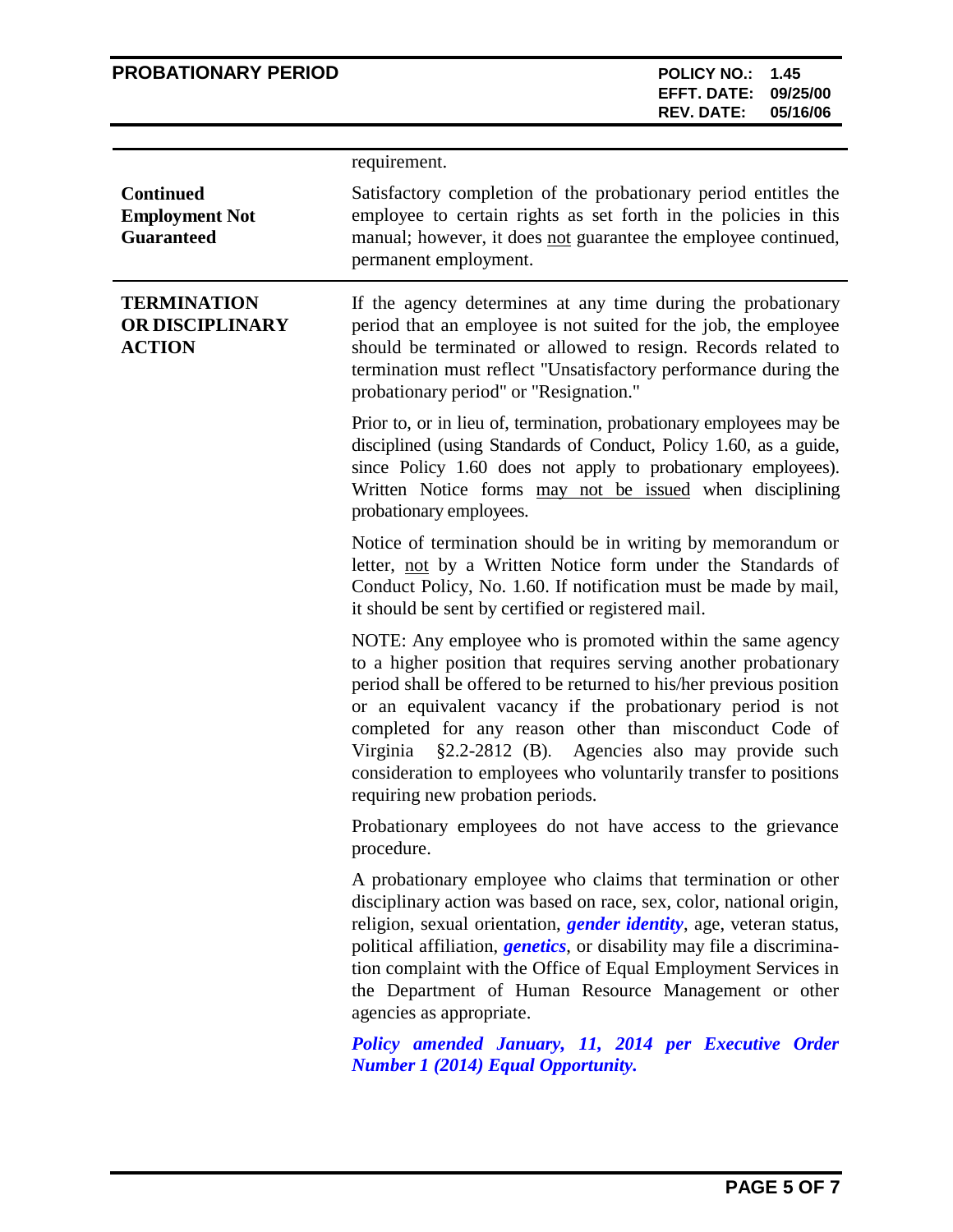| <b>PERFORMANCE</b><br><b>INCREASES DURING</b><br><b>THE</b><br><b>PROBATIONARY</b><br><b>PERIOD</b> | Increases for probationary employees must be based on their<br>most recent Probationary Progress Review ratings. Ratings must<br>be at the Contributor level to be eligible for performance<br>increases, as outlined below. Increases, if awarded, become<br>effective on November 25. (See Policy 1.40, Performance<br>Planning and Evaluation.) |
|-----------------------------------------------------------------------------------------------------|----------------------------------------------------------------------------------------------------------------------------------------------------------------------------------------------------------------------------------------------------------------------------------------------------------------------------------------------------|
|                                                                                                     | Employees who are hired or re-hired between October 25<br>and July 24, must have performance evaluations completed<br>between August 10 and October 24.                                                                                                                                                                                            |
|                                                                                                     | Agencies may choose to complete performance evaluations<br>on employees hired or re-hired between July 25 and October<br>24.                                                                                                                                                                                                                       |
|                                                                                                     | Probationary employees will be evaluated on the Probationary<br>$\bullet$<br>Progress Review form or agency-developed form. However,<br>agencies may choose to use the EWP (or agency form) to<br>evaluate the performance of employees who are at or near the<br>end of their probationary periods.                                               |
|                                                                                                     | Any form used to support a performance increase will be<br>$\bullet$<br>retained in the employee's official personnel file.                                                                                                                                                                                                                        |
|                                                                                                     | An employee's overall performance must be rated at the<br>Contributor level or above to receive a performance<br>increase.                                                                                                                                                                                                                         |
|                                                                                                     | Probationary employees will be eligible to receive performance<br>increases on the performance increase effective date as indicated<br>below.                                                                                                                                                                                                      |
|                                                                                                     | Percentage Increase                                                                                                                                                                                                                                                                                                                                |
|                                                                                                     | <b>Based on Established Rate</b><br>Hire or Rehire Date                                                                                                                                                                                                                                                                                            |
|                                                                                                     | 100% of rate for Contributor<br>Oct. 25 - Jan. 24<br>or Extraordinary Contributor                                                                                                                                                                                                                                                                  |
|                                                                                                     | 0 or 75% of rate for Contributor<br>Jan. $25 -$ Apr. 24                                                                                                                                                                                                                                                                                            |
|                                                                                                     | 0 or 50% of rate for Contributor<br>Apr. $25 - July 24$                                                                                                                                                                                                                                                                                            |
|                                                                                                     | July $25 - Oct. 24$<br>0 or 25% of rate for Contributor                                                                                                                                                                                                                                                                                            |
|                                                                                                     | Employees rated below "Contributor" will not be granted<br>performance increases.                                                                                                                                                                                                                                                                  |

Increases for employees who are serving new probationary periods due to position requirements will follow the guidelines for continuing employees set forth in Policy 1.40, Performance

**Employees Serving New Probationary Periods**